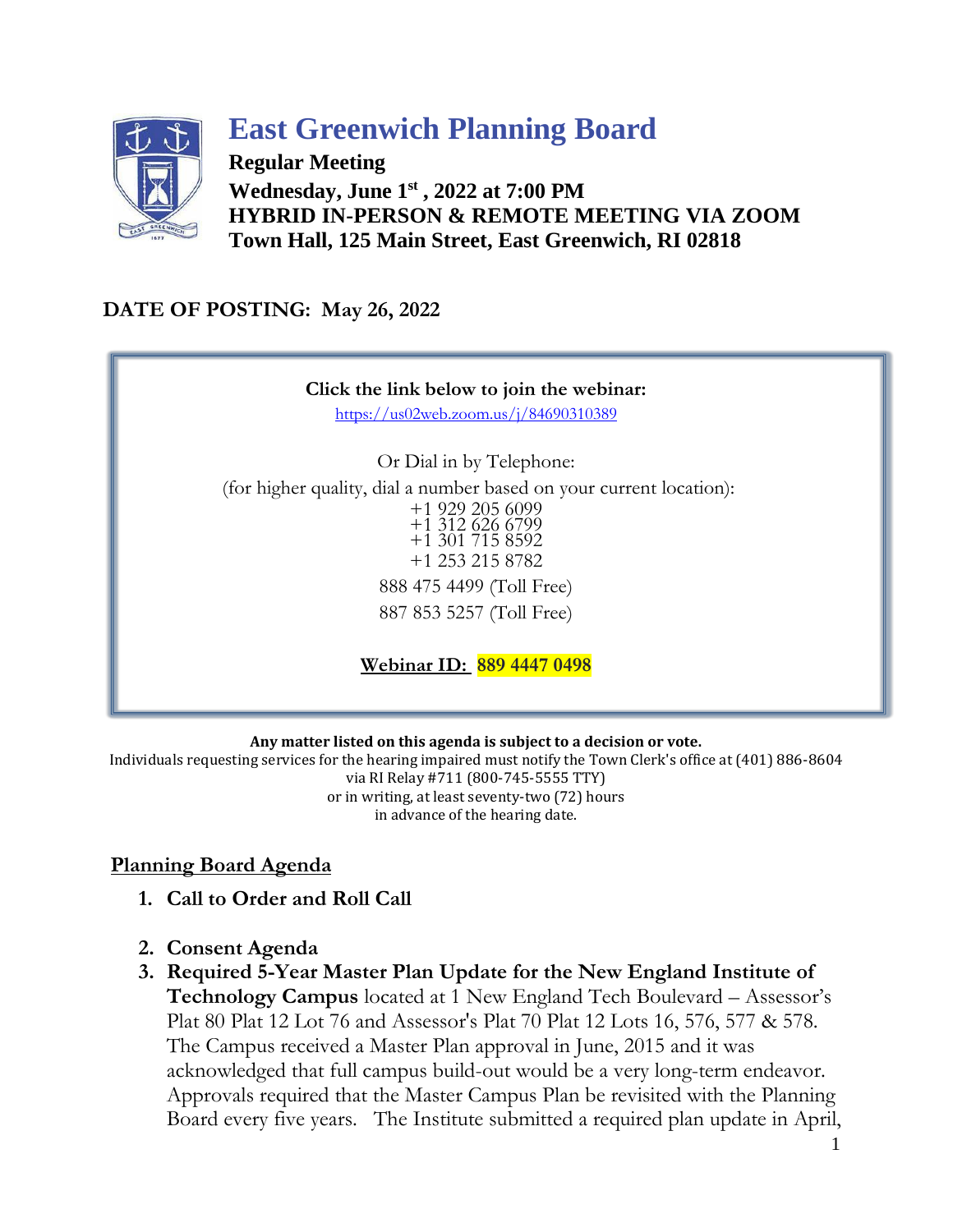2020 but the global COVID-19 health emergency created some uncertainty in their plans. They appeared before the Planning Board in May, 2020 and May, 2021 to request a one-year extension of the re-visit to allow time to adapt and reconsider. The extensions were granted but the Institute finds itself still on tenuous ground in terms of long-range planning. NEIT currently does not anticipate any new construction for the foreseeable future and requests the Planning Board to consider an additional extension for of 2 years from the June, 4 2022 expiration date of the current extension.

- **4. For Decision: Combined Pre-application and Preliminary Plan review** of a two-lot subdivision for **KREG Management** at 5341 Post Road, being Map 64 Assessor's Plat 6 Lot 19. The property is 0.62 acres in size and is zoned Residential, R-10 and the result of the action will be one new single-family house with no new road creations and both lots will be compliant with the Town's dimensional regulations.
- **5. For Decision: Preliminary Plan Review with Required Public Hearing - GDubon Properties, LLC (Christopher Reynolds)** for the Forest Lane Subdivision for property located at 35 & 55 Forest Lane; Map 19 A.P. 19 Lots 1 and 2 (Zoned F-2, Farm). The Applicant seeks to develop the 17.6 acre site with five homes. The two existing lots will be reconfigured to five single-family house lots at the end of Forest Lane and related access, lighting, landscaping, drainage and other infrastructure and amenities will be developed on site. Property is zoned F-2, Farm. The project site sits at the end of Forest and Canterbury Lanes at the West Greenwich Town line.
- **6. For Decision: Master Plan Review with Required Public Hearing** of a twolot subdivision for **"50 Kenyon Avenue"** at 50 Kenyon Avenue, being Map 84, Assessor's Plat 2, Lot 240 (Zoned R-30). The property is 4.62 acres in size and the proposal is to divide the parcel into two lots. Due to a lack of frontage, the minor subdivision requires a Master Plan review and push the project into "Major Subdivision" category.
- **7. For Decision: Preliminary Plan Reconsideration with Required Public Hearing** of a major subdivision for **"Highland Woods"** at the end of Princess Pine and Tipping Rock Drives, being Map 7, Assessor's Plat 19, Lots 12 & 156 (Zoned F-2, Farm). The Applicant is seeking to amend the Preliminary Plan decision to modify the off-site affordable housing requirement.
- **8. Review and Recommendation of Zoning Ordinance Amendments** Per Town Code, the Planning Board is charged with reviewing proposed zoning amendments and making a recommendation to the Town Council.